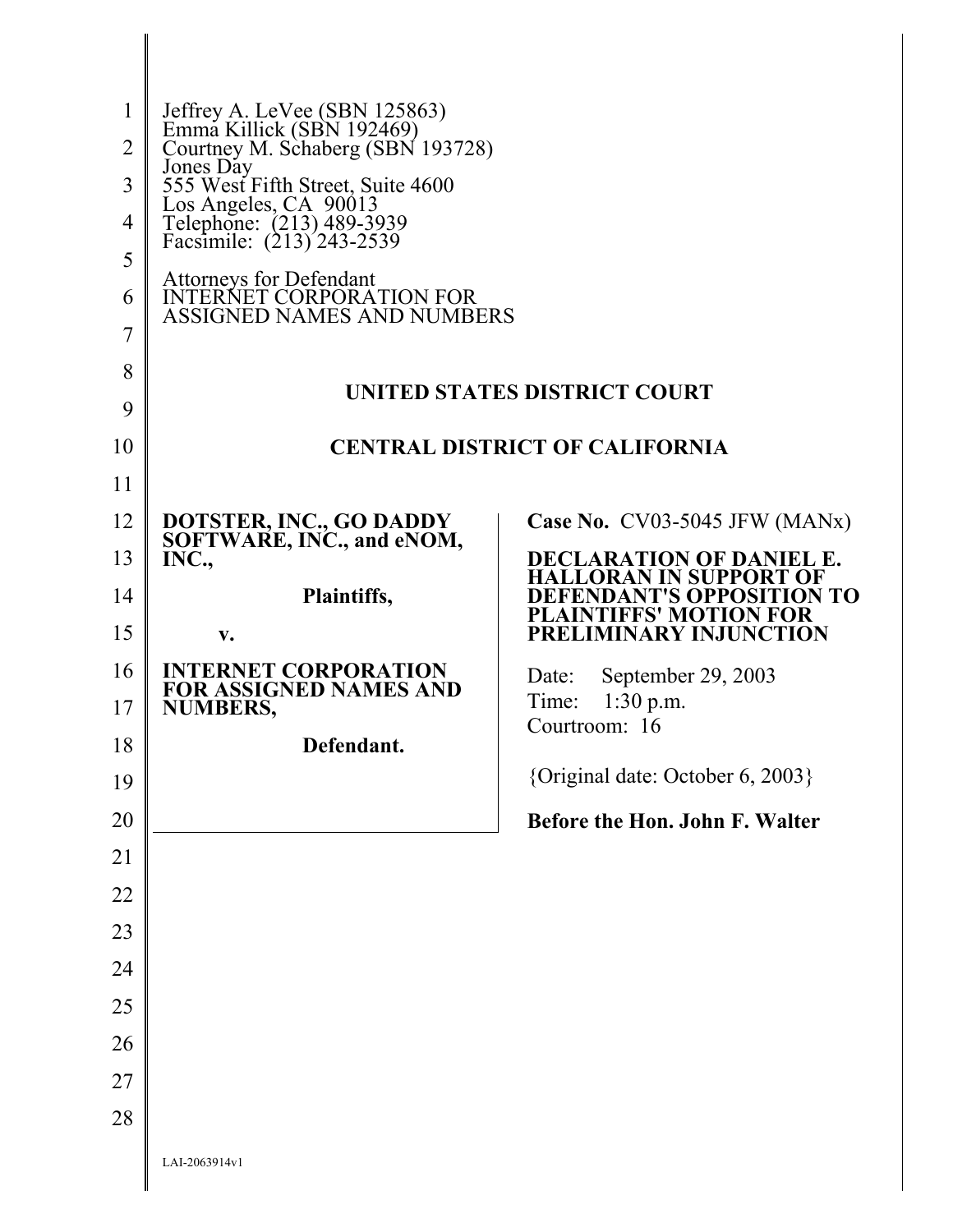I, Daniel E. Halloran, declare:

3 4 6 1. I am an attorney admitted to the State Bar of California, and I am the Chief Registrar Liaison and Acting Secretary of defendant Internet Corporation for Assigned Names and Numbers ("ICANN"). I have worked for ICANN since May 2000. I have personal knowledge of the matters set forth herein and am competent to testify to those matters. I make this declaration in support of ICANN's Opposition to Plaintiffs' Motion for Preliminary Injunction.

8 9 10 11 12 2. This litigation concerns a proposal by VeriSign to offer a Wait Listing Service ("WLS") for the .com and .net top level domains of the Internet. In order to understand the WLS and the plaintiffs separate contracts with ICANN (known as the Registrar Accreditation Agreements ("RAA")), it is first necessary to understand the manner in which the Internet's domain name system works.

13

1

2

5

7

#### **I. THE INTERNET**

14 15 16 17 18 3. The Internet is a vast network of interconnected computers and computer networks. Every computer connected directly to the Internet has a unique number. These numbers, which are known as Internet Protocol ("IP") addresses, are necessary for computers to communicate with each other over the Internet. An example of an IP address might be: 98.27.241.30.

19 20 21 22 4. Because IP addresses can be cumbersome and difficult for Internet users to remember or to use, the IP address system has been overlaid with a more user-friendly system of "domain names," which associates a unique alpha-numeric character string with a specific IP number.

- 23
- 24

25 26 27 28 5. Internet domain names consist of a string of "domains" separated by periods. "Top level" domains, or "TLDs", are found to the right of the last period and include (among others) the domains ".com," ".gov," ".net" and ".biz," which are sometimes referred to as "generic" TLDs (known as "gTLDs"), and domains assigned to countries or sovereign bodies such as .us, .fr, and .uk, referred to as "country code" TLDs (known as "ccTLDs"). "Second level" domains ("SLDs")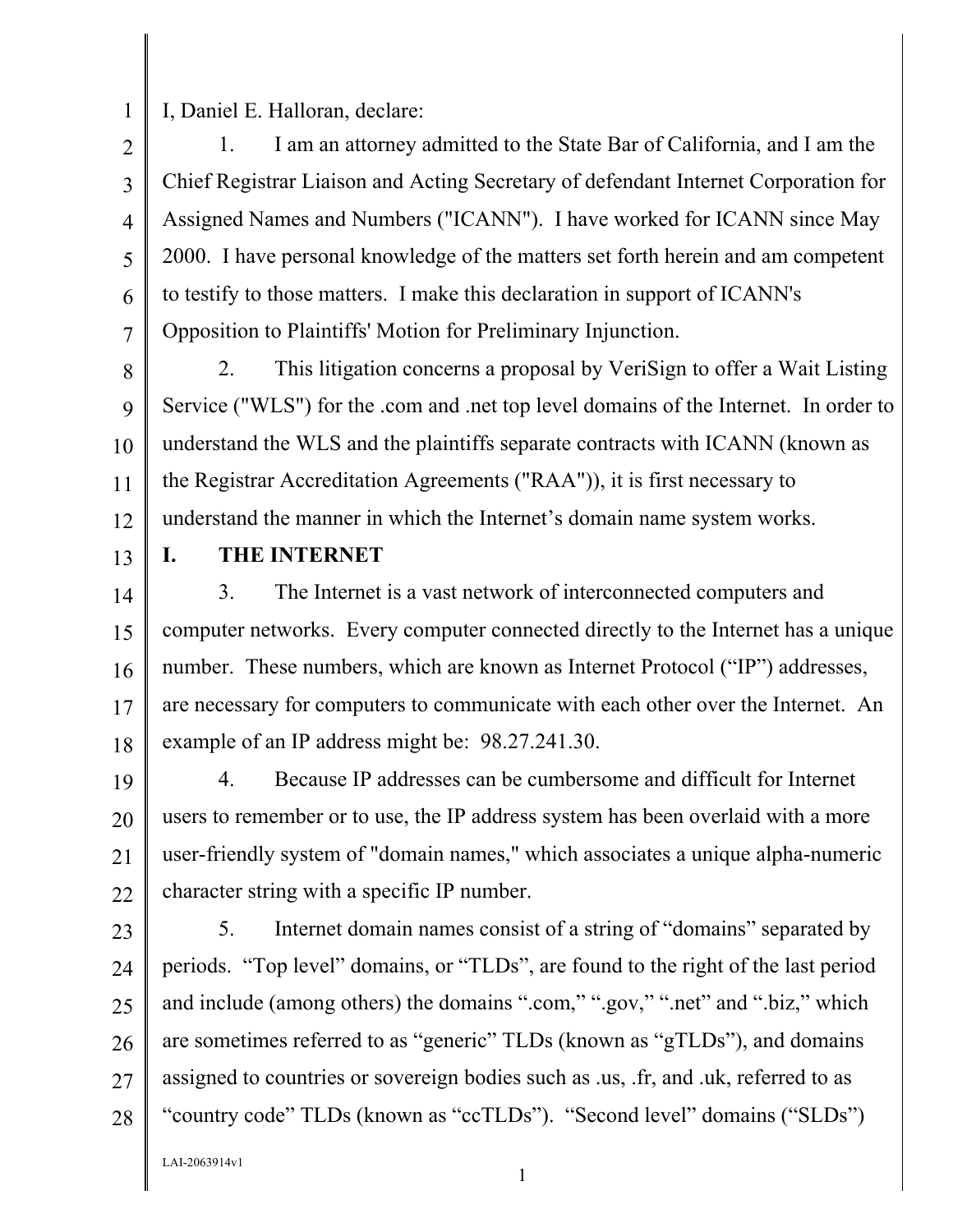are those immediately to the left of the top level domains, such as "uscourts" in "uscourts.gov."

1

2

3

4

5

6

6. There are approximately 250 different top level domains, including both gTLDs and ccTLDs, administered and operated by numerous different entities, both inside and outside of the United States. There are over 50 million total SLDs within all the various TLDs.

7 8 9 10 11 7. Because domain names are essentially "addresses" that allow computers connected to the Internet to communicate with each other, each domain name must be unique, even if it differs from another domain name by only one character (*e.g.*, "uscourts.com" is different from "uscourt.com" or "us-courts.com"). A given domain name, therefore, can be registered to only one entity or person.

12 13 14 15 16 17 18 19 20 8. VeriSign is the "registry" for the SLDs in .com and .net TLDs. A registry operates like a phone book, keeping a comprehensive listing of all registered domain names and making sure that no two domain names are exactly alike. Thus, VeriSign maintains the definitive directory that associates registered domain names in these TLDs with the corresponding IP addresses of the respective domain name servers. These domain name servers are independent of the registry and, accordingly, beyond its control. The domain name servers, in turn, associate the domain names with resources such as websites and email systems on the Internet.

21 22 23 24 25 26 27 28  $L$ AI-2063914v1 2 9. A domain name does not exist until it is registered in the registry's master database. The individual or organization that requests the specific registration of a domain name is a referred to as the "registrant." Prospective registrants must register desired domain names through companies that act as domain name "registrars" for the .com and .net TLDs. A registrar is responsible for selling these domain names and coordinating those operations with registries. Registrars provide direct services to registrants and prospective registrants. Registrars have a contractual relationship with registrants and keep all information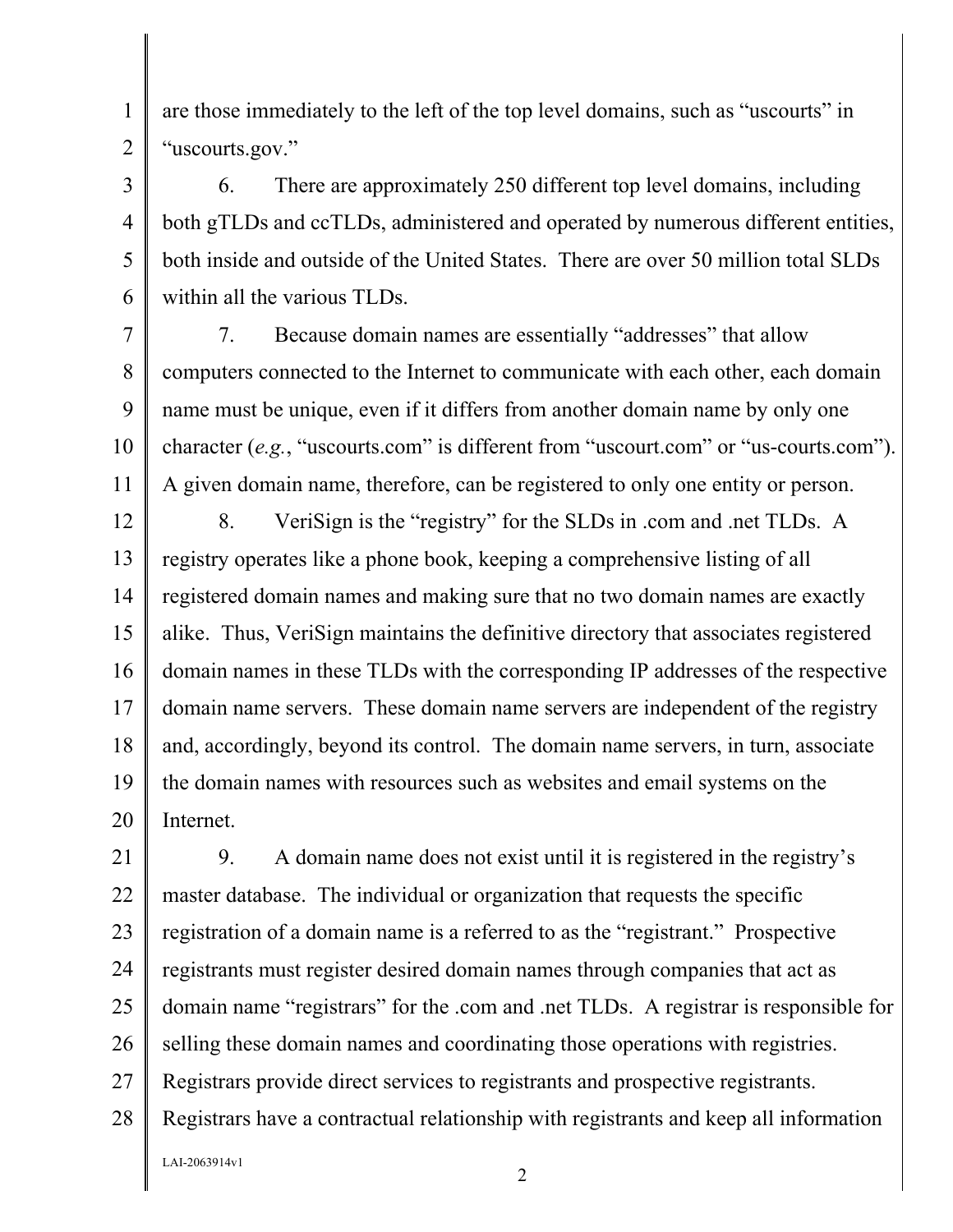3 4 as to the registrant. Typically, those contracts last one or two years, and at the end of that term, the consumer is given the option to renew the contract so as to retain that particular domain name. Neither ICANN nor VeriSign (in its capacity as a registry) has a contractual or other relationship with a registrant.

5 6 7 8 9 10 11 12 13 10. Registering, transferring, and deleting a domain name requires interaction between a registrar and the registry. This interaction is highly structured and automated, and it takes place through a Registry-Registrar Protocol ("RRP"). Registry-registrar communications occur over a secure electronic connection. The registry's role is entirely passive and automated – namely to process registrars' domain name registration requests on behalf of registrants, comparing those requests against the registry tables of registered domain names to prevent duplicate registrations of the same domain name and registering the domain name in the registry database if it is not already registered.

14 15 16 17 11. Registrars initiate all changes to the registry database with respect to a particular domain name record by issuing electronic commands to the registry, such as "add," "check," "delete," "transfer," and "renew," all as more fully described in the RRP.

18 19 20 21 22 23 24 25 26 12. Registrars submit their registrants' registration requests to the applicable TLD registry to determine if a requested domain name is available for registration, *i.e.*, that the domain name is not already registered to someone else. In connection with VeriSign's operation of the registry for the .com and .net TLDs, if a requested domain name is not already in the registry's database, the registry's computer will record the new domain name, the corresponding nameservers associated with the new domain registration, and the name of the registrar effectuating the registration for the customer-registrant, in its master database. The registration process is then complete.

27 28

1

2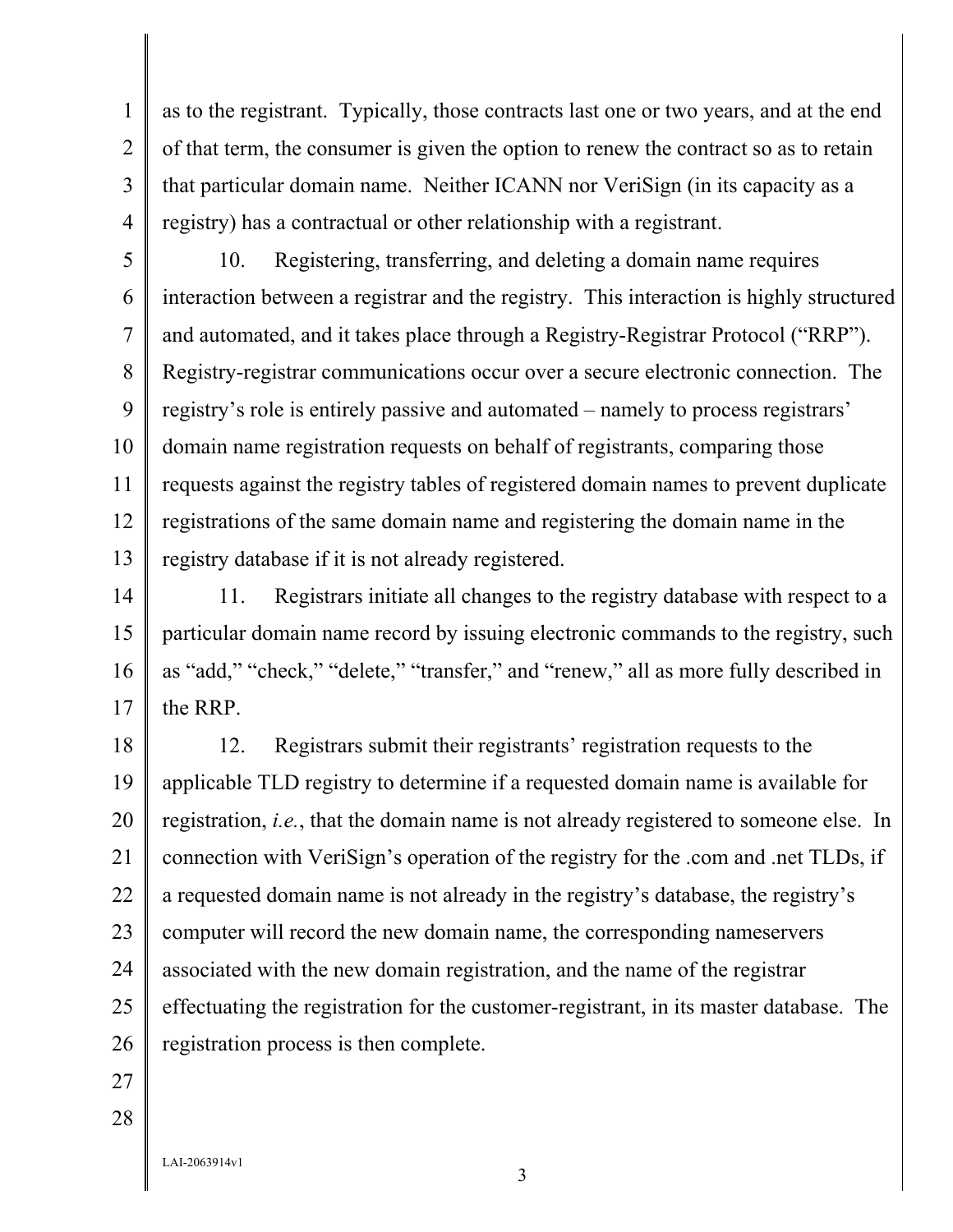1

## **II. ICANN**

2 3 4 13. ICANN is a not-for-profit corporation that was organized under California law in 1998. ICANN is responsible for administering certain aspects of the Internet's domain name system.

5 6 7 8 9 10 11 12 14. In November 1998, the United States Department of Commerce ("DOC") first entered into a Memorandum of Understanding ("MOU") with ICANN. The MOU granted ICANN responsibility for, among other things, the technical management of the domain name system. A true and correct copy of the MOU, as amended to date, is attached hereto as Exhibit 1. ICANN continues to operate today pursuant to the MOU, which provides the context for most of ICANN's activities. The DOC, however, retains ultimate approval over many of these activities, as explained in the MOU.

13 14 15 16 17 18 19 15. Pursuant to the MOU, ICANN has entered into Registrar Accreditation Agreements ("RAA") with registrars that permits those registrars to sell the right to use domain names in a particular domain (such as ".com," ".net," and ".biz"). ICANN has entered into separate but identical Registrar Accreditation Agreements with more than 170 Internet domain name registrars. Only ICANN-accredited registrars can register domain names in gTLDs. A true and correct copy of the standard Registrar Accreditation Agreement is attached hereto as Exhibit 2.

20

## **III. VERISIGN'S WAIT LISTING SERVICE**

21 22 23 24 25 26 27 28 16. Beginning in late 2001, VeriSign proposed to offer the WLS at the registry level. The WLS would operate by permitting ICANN-accredited registrars who contracted with VeriSign to offer the service, acting on behalf of customers to place reservations for currently registered domain names in the .com and .net toplevel domains. It is important to note that the offering of WLS is a voluntary service that can be offered by registrars contracted with VeriSign. That is, a registrar can be ICANN-accredited to register names in both the .com and .net gTLDs, and decide not to elect to offer WLS. Only one reservation would be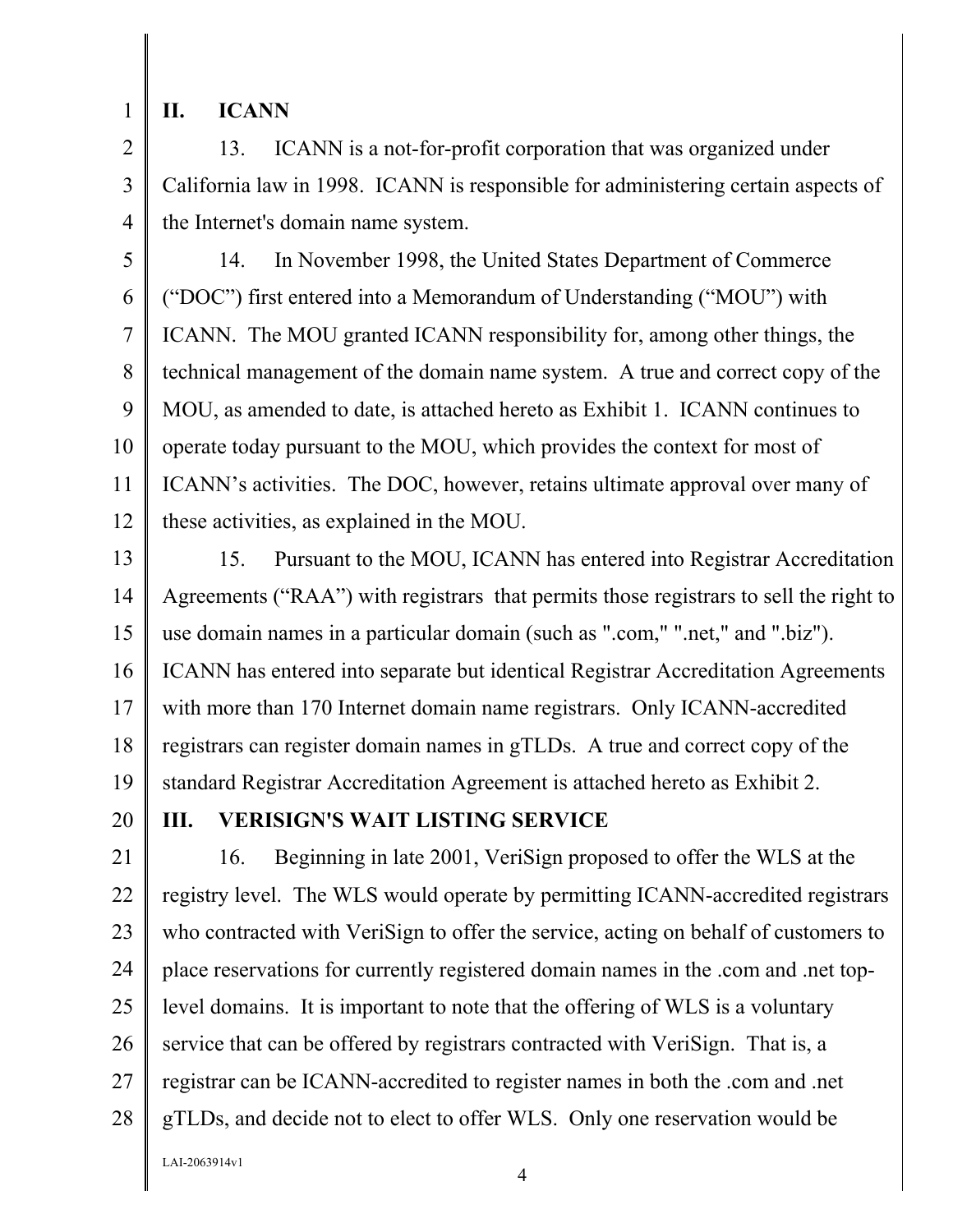1 2 3 4 5 6 7 8 9 10 11 12 accepted for each registered domain name. Each reservation would be for a oneyear period. WLS reservations for names would be accepted on a first-come/firstserved basis, with the opportunity for renewal. VeriSign would charge the registrar a fee, which would be no higher than \$24.00 for a one-year reservation and would be the same for all registrars. The registrar's fee to the customer would be established by the registrar, not VeriSign. In the event that a registered domain name is not renewed and is thus to be deleted from the registry, VeriSign would check to determine whether a reservation for the name is in effect, and if so would automatically register the name to the customer. Or, if there were no reservation, VeriSign would simply delete the name from the registry, so that the name is returned to the pool of names equally available for registration through all registrars, also on a first-come/first-served basis.

13 14 15 16 17. VeriSign has proposed to implement the WLS for a twelve-month trial. At the end of the trial, VeriSign would evaluate whether the WLS was a service that should be continued, in discussion with ICANN. In the event the WLS is not continued, reservations extending beyond the trial would be honored.

17 18 19 20 21 22 23 18. In order to provide this service and charge a fee, VeriSign is required by its registry agreement with ICANN to obtain ICANN's approval to modify that agreement, which requires a modification to the registry agreement for the offering of any new registry service for which a fee will be charged. In addition, the MOU between ICANN and the U.S. Department of Commerce, requires ICANN to submit for DOC approval any material change to the .com and .net registry agreements between ICANN and VeriSign.

- 24 25
- 26
- 27 28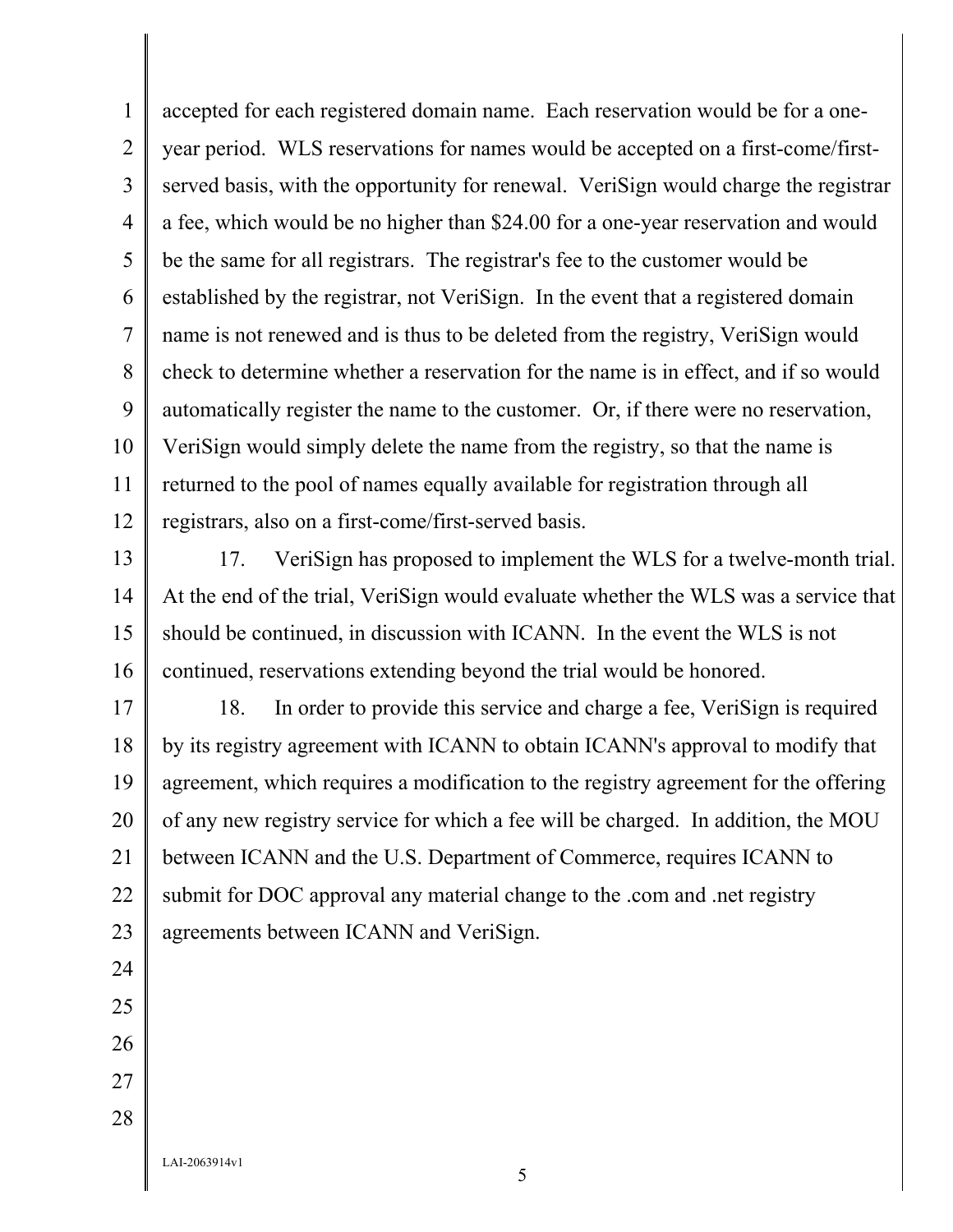1

### **IV. EFFECT OF THE WLS**

2 3 4 5 6 7 8 19. The WLS does not affect current domain name registrations at all. An existing registrant will continue to be the registrant of its domain name for so long as it continues to renew the domain name in a timely fashion and to meet the requirements of its chosen registrar. A WLS subscription matures into an actual domain name registration only when a domain name is finally deleted by the registry after the end of all applicable grace periods after receiving a specific request from a registrar to delete a domain name.

9 10 11 12 13 14 15 16 20. The WLS will not change the manner in which a deleted domain name is processed when there is no WLS subscription for the domain name. At the end of the grace period, if the domain name has not been redeemed or renewed, the deletion of the domain name is effectuated by the registry and the domain name ceases to exist in the registry database until and if registered again at some time in the future. In the absence of a WLS subscription, the deleted domain name becomes available for creation and registration through any ICANN-accredited registrar on a first-come/first-served basis, just as it was before the WLS.

17 18 19 20 21 22 23 24 25 21. However, if the deleted domain name is the subject of a WLS subscription, the domain name is automatically added to the registry database, using the WLS data supplied by the registrar sponsoring the WLS subscription at the time the subscription was created. The WLS "subscriber" then becomes the new registrant of the domain name. The registry, through its automated system, notifies the subscription registrar, which updates its registration record to reflect the new domain name registrant. The subscription is cleared from WLS, and a new WLS subscription order can be placed for that domain name through any accredited registrar.

26 27 28 22. All ICANN-accredited registrars will have an equal opportunity, at the same wholesale price, to participate in the WLS. Registrars also have the option of not participating, since the WLS is an entirely optional service. Indeed, some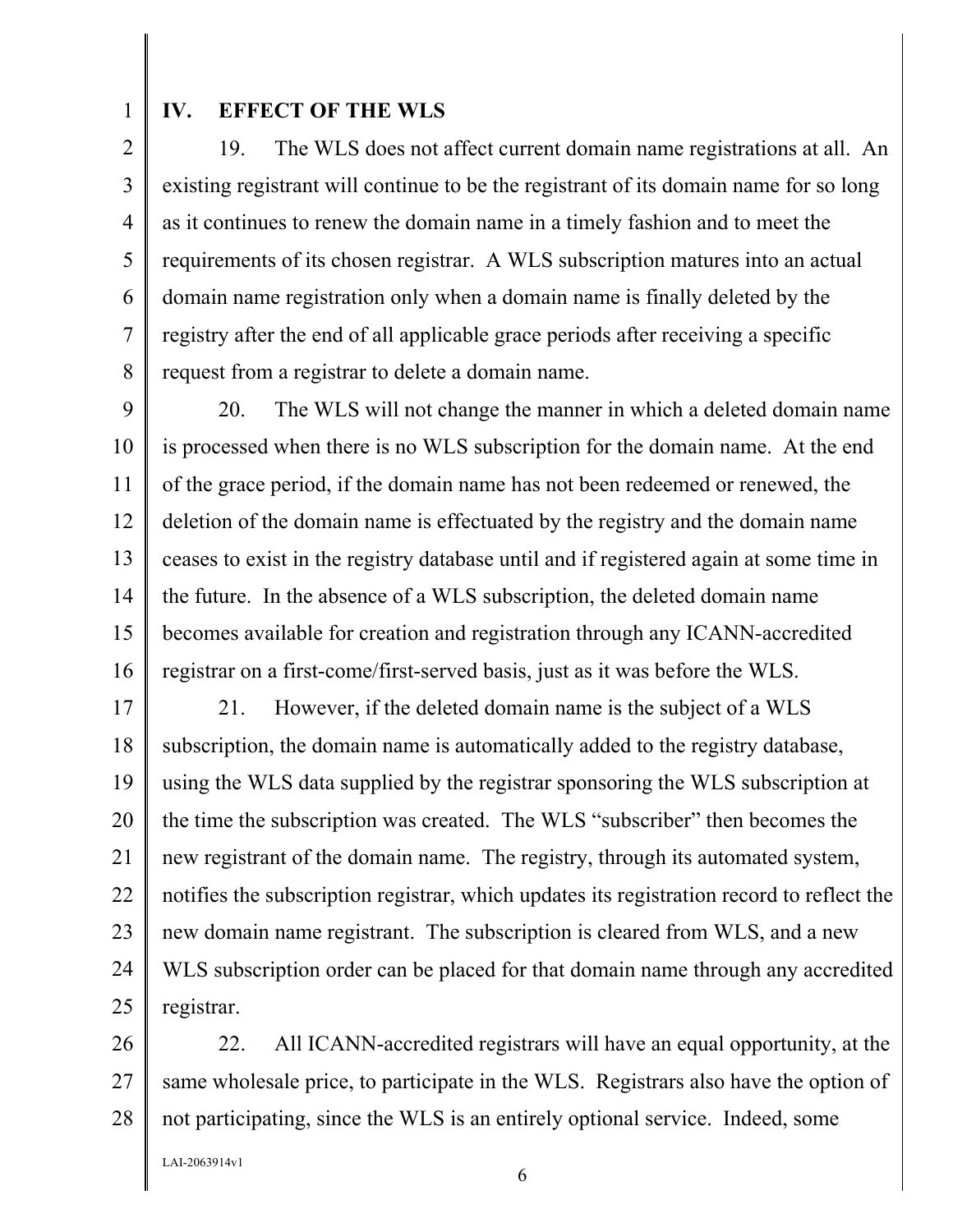1 2 3 4 5 6 7 8 registrars may elect not to offer the WLS, while others might invest substantial resources marketing their WLS services. Those registrars that elect to offer WLS services likely will compete on the basis of price, among other things. And those registrars who elect not to participate in the WLS may still register, delete, transfer or otherwise make registered domain names available in the secondary market (*e.g.*, auctions, person-to-person transactions, etc.). ICANN has no input into or control over whether registrars participate in the WLS; each registrar will make its own decision.

9 10 11 12 13 14 15 16 23. Registrars participating in WLS will be in brisk competition with each other with respect to offering the WLS. The WLS services at the registrar level might be differentiated through customer service, marketing, registrar value-added services, or other creative actions, and through retail pricing. Moreover, registrars can offer the WLS in conjunction with or to support other recently deleted domain name services with ample differentiation as between those services. Registrars may also elect to continue to offer the deleted domain services they offer currently, in competition with the WLS.

17

## **V. THE PLAINTIFFS' "WAIT-LISTING SERVICES"**

18 19 20 21 22 23 24 25 26 27 28 24. Presently, several registrars, including the three plaintiffs, provide their own forms of "wait list services" at the registrar level, although these services are much different than the WLS. According to plaintiffs, about 50 of the 170 ICANNaccredited registrars offer some type of "wait list service." Under each of these services, a consumer who wants to register this name may sign up in advance, and in many cases pay in advance, for the opportunity to try to obtain that name when and if it is deleted at some point in the future. Upon receiving such a request from a consumer, the relevant registrar would then watch for the particular name to be deleted and, if and when that happened, immediately attempt to register it. However, none of these services can provide a customer with any certainty that a particular domain name will be registered to it (if and when the name is deleted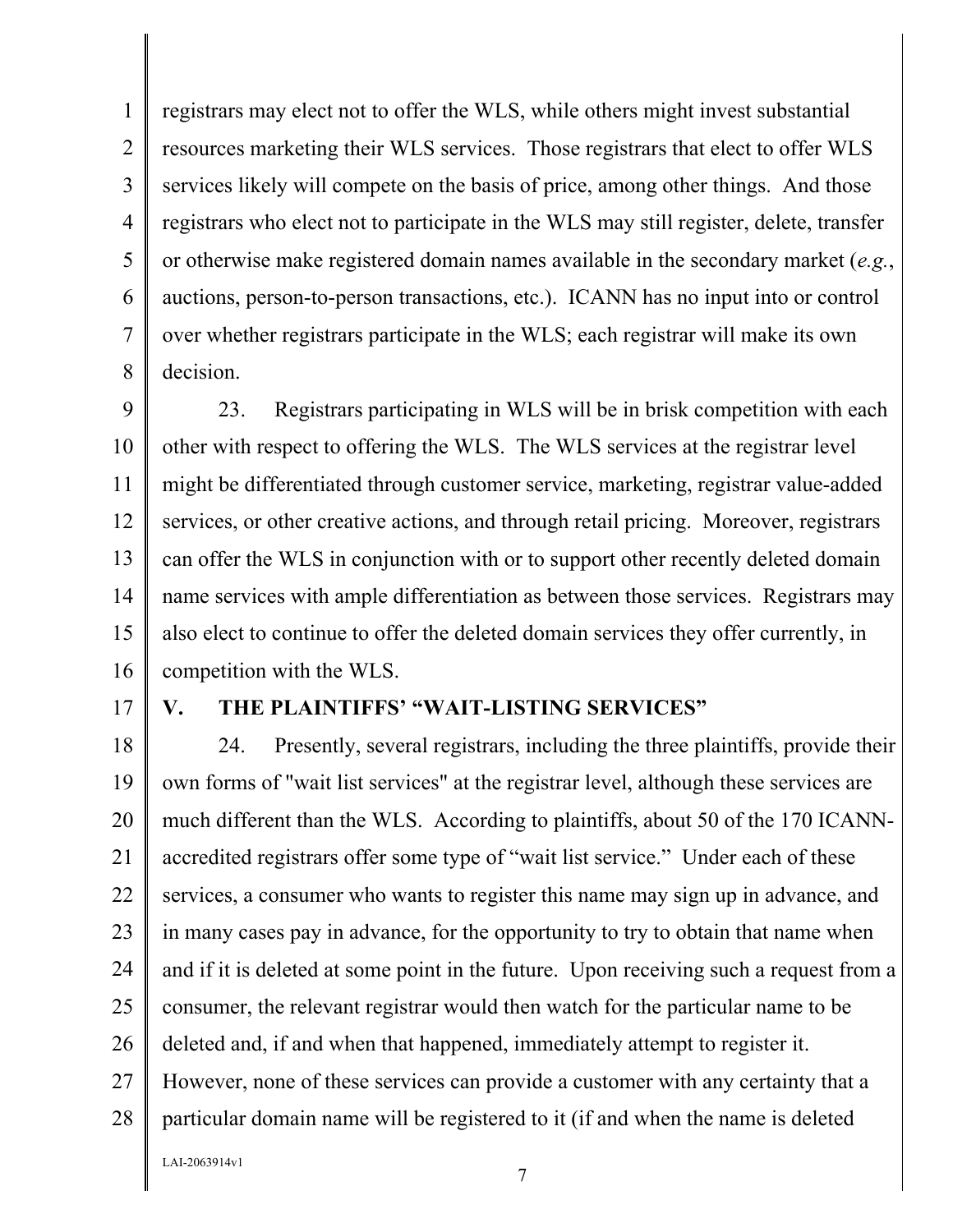1 2 3 4 from the registry) because there may be numerous registrars that have sold to different customers the chance to obtain the right to use the very same deleted name, and only one of those registrars will be successful in registering that name for its customer.

5 6 7 8 9 10 11 25. In contrast to the various "wait list services" offered by plaintiffs and other registrars, the WLS would permit a consumer to sign up with any participating registrar to be placed on the waiting list for a particular name if there was not already a WLS registration for that name, and such a registration would guarantee that consumer the right to register that particular name should it subsequently be deleted. None of the "wait list services" presently offered by any registrar can provide this type of guarantee.

12

#### **VI. CONSENSUS POLICIES**

13 14 15 16 17 26. Plaintiffs mischaracterize the proposed new WLS as a change in "policy" for ICANN, and assert that because instituting the WLS is a policy, it falls within the requirements of section 4 of the Registrar Accreditation Agreement, which mandates that certain consensus activities must take place before a new policy or specification is adopted and implemented.

18 19 20 21 22 23 24 27. Under subsection 4.1 of the RAA, all ICANN-accredited registrars agree to comply with new or revised "policies" that apply to all registrars and are developed during the term of the agreement, provided they are established according to a consensus process described in subsection 4.3 and on topics prescribed in subsection 4.1.2. Registrars thus contractually agree that, through this process, they may be compelled to take action in compliance with a dulyestablished Consensus Policy without an amendment to their RAAs.

25 26 27 28. Although not defined in section 4.3.1, section 4.3.5 of the RAA makes clear what qualifies as a policy, which are those policies with far-reaching effect and binding on *all* accredited registrars.

28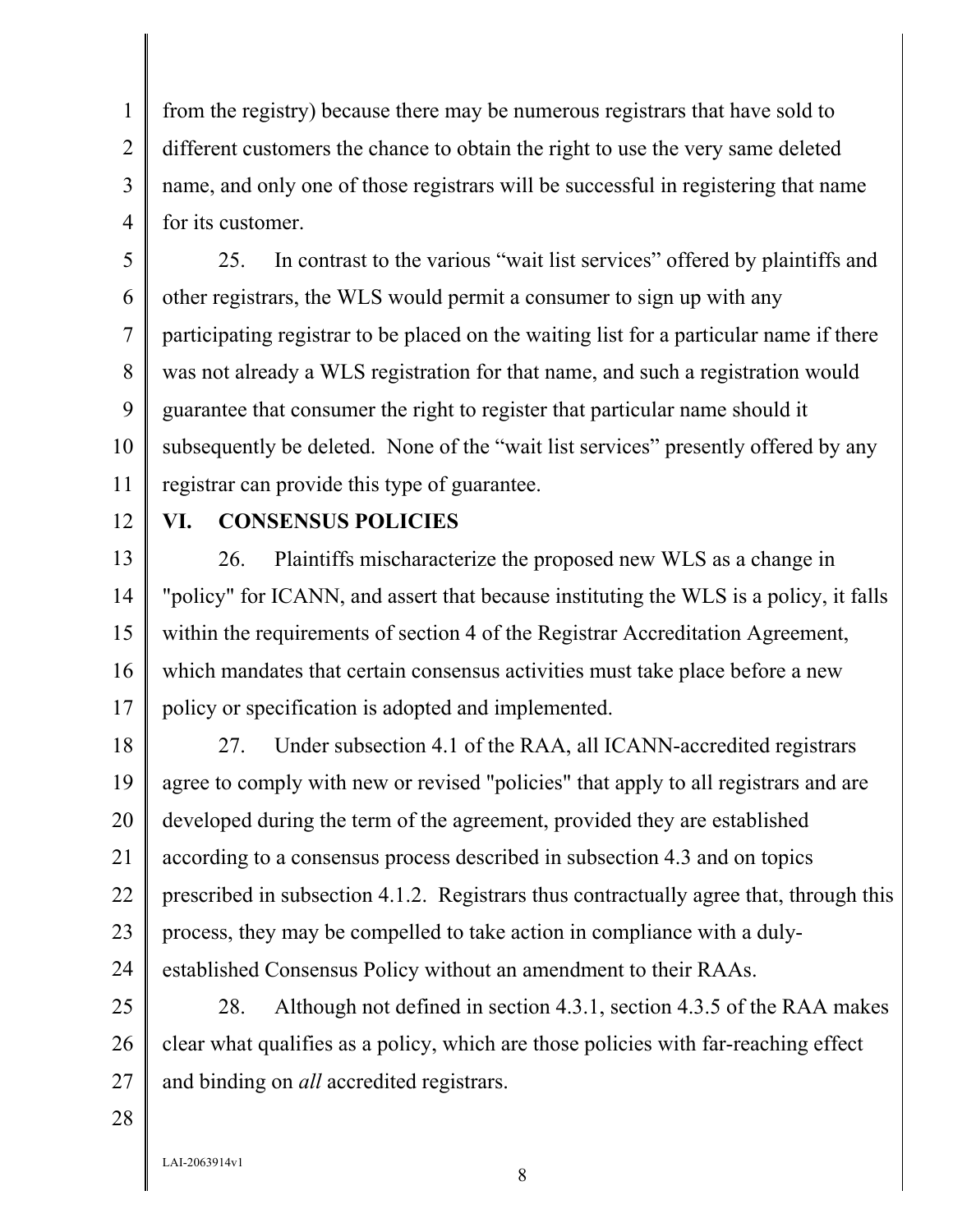1 2 3 4 5 6 7 8 9 29. ICANN has only two consensus policies affecting the ICANNaccredited registrars that are currently in effect, while two proposed policies are still working their way through the steps laid out in 4.3.1 of the RAA. For example, the procedure set forth in 4.3.1 was used for the WHOIS Data Reminder Policy ("WDRP"). The WDRP requires that, at least annually, a registrar must present to the registrant the current Whois information, and remind the registrant that provision of false Whois information can be grounds for cancellation of their domain name registration. Registrants must review their Whois data, and make any corrections.

10 11 12 13 14 30. The proposed new WLS is clearly not a policy that requires the "Consensus Policy" process. It is a service to be offered by VeriSign pursuant to the amendment of the agreement VeriSign has entered into with ICANN. ICANN is not requiring registrars to abide by, adopt, offer, or implement this proposed new service.

15 16 17 18 19 20 21 22 31. To be clear, the WLS does not involve changes to Plaintiffs' obligations nor does it impose *any* obligations on any registrars. A registrar is free to participate in the WLS or not — just as a registrar is free to participate in a current form of wait listing service or not. Indeed, while some registrars do offer a current form of wait listing service, most do not. As noted above, about fifty of the approximately 170 accredited registrars are involved in some kind of wait list service for newly-deleted or soon-to-be deleted domain names. Even plaintiffs do not assert that *all* registrars would be affected by the implementation of the WLS.

23 24 25 26 27 28 32. Furthermore, there is nothing in the Registrar Accreditation Agreement that requires ICANN to act only by consensus when ICANN amends a registry agreement or takes other actions that do not impose some type of policy or obligation on all registrars; if that was the case, all agreements entered into by ICANN with various parties involved in the registration of domain names and operation of the relevant domain name registries would be suspect since they were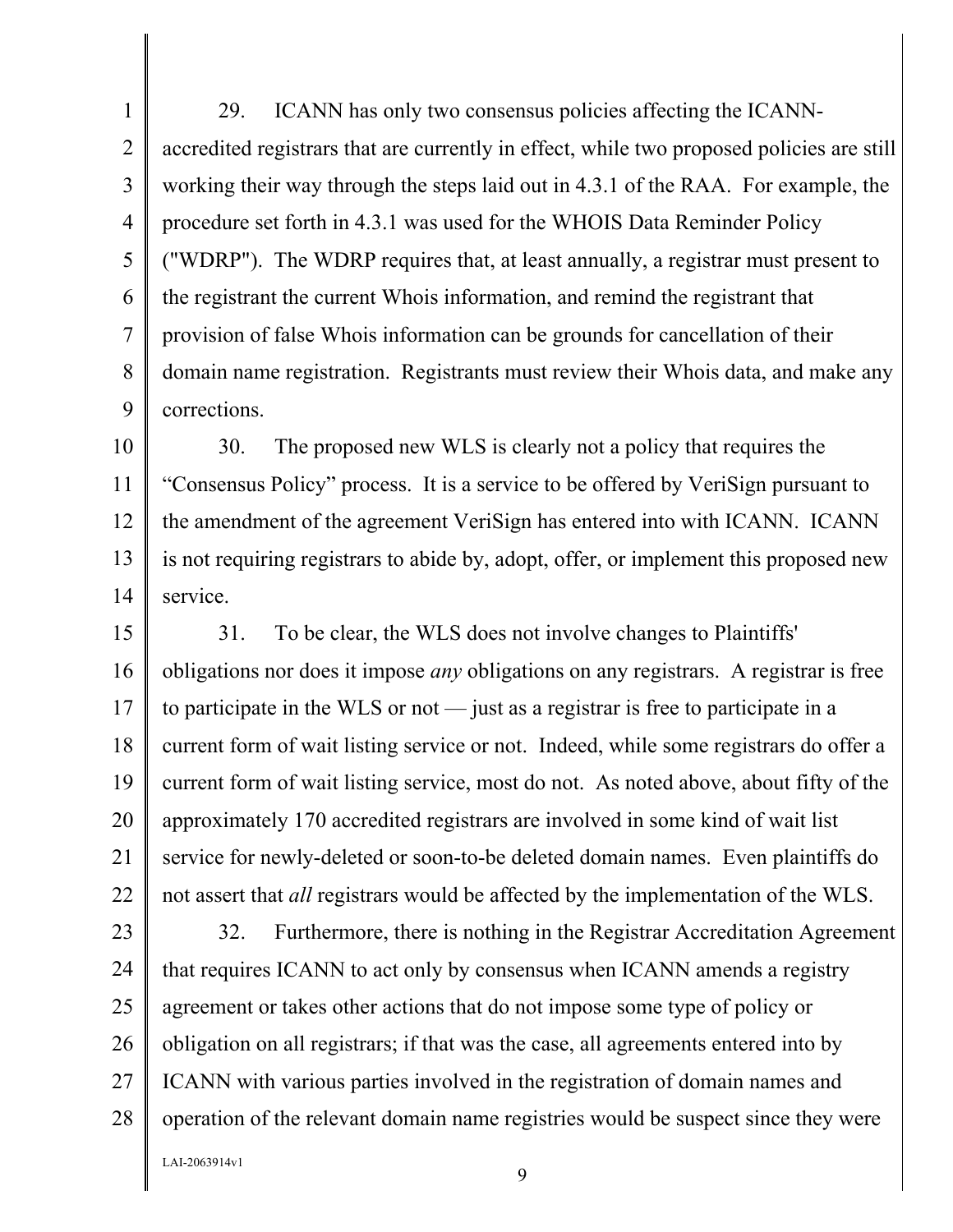not the basis of consensus policymaking. The consensus policy language in the RAA limits what policies ICANN can require registrars to follow; the language (and the RAAs generally) has no effect at all on actions taken under, or modifications made to, ICANN's agreements with third parties, such as registries.

5

6

7

8

9

10

1

2

3

4

33. Under plaintiffs' interpretation, registrar consensus would be required before ICANN could enter into any agreement with a third party that might affect domain name registration, transfer, oversight, et al. in any respect. Yet, ICANN did not approve the plaintiffs' decision to offer their own form of "wait-listing services," nor did the plaintiffs even ask ICANN whether those services could be offered under the RAA.

11 12 13 14 15 16 17 18 19 20 21 34. The consensus policy process applies in limited situations and similar provisions to those of Section 4.1 of the RAA exist in other ICANN agreements. For example, Article 4, of the forms of unsponsored TLD agreements ICANN has entered into with gTLD registry operators — such as the operators of the .com, .biz and .name registries — contains, in Section 4.1, a provision mirroring that of Section 4.1 of the RAA. And Article 4 of the forms of sponsored TLD agreements ICANN has entered into with TLD registry operators contains similar provisions regarding development of consensus policies by ICANN. None of these other agreements between ICANN and registries or ICANN and registrars envision usage of the consensus policy procedure every time a registry or registrar contemplates a new product.

22 23 24 25 26 27 28 35. Contrary to the inference that plaintiffs seek to leave with the Court, ICANN has been clear from the beginning of the WLS process that neither ICANN nor the Names Council, which includes the Registrar Constituency (of which plaintiffs are a part), has ever taken the position that an amendment to Verisign's Registry Agreement to allow the WLS requires a Consensus Policy under the terms of the RAA. For example, ICANN's General Counsel recommended, in his first analysis of Verisign's request for an amendment to its Registry Agreement, "that the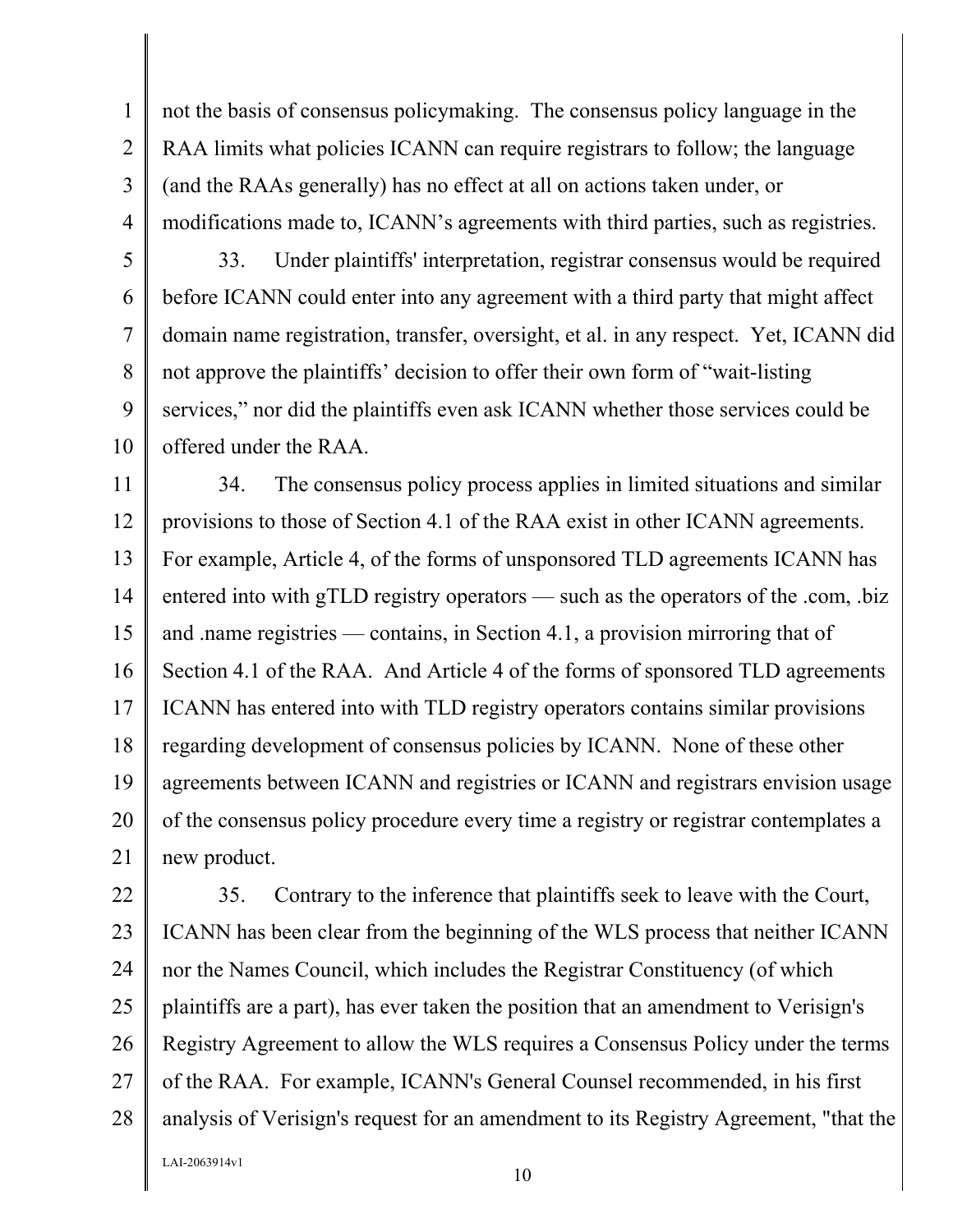1 2 3 4 5 6 7 8 9 10 11 12 13 14 15 16 17 18 19 20 21 22 23 24 25 26 27 28 Board *establish* the following procedure for obtaining public comment to illuminate its consideration of [the WLS]" because such procedures did not already exist. Attached hereto as Exhibit 3 is a true and correct copy of the April 17, 2002 General Counsel's analysis. Subsequently, the Transfers Task Force issued a Final Report, which was adopted by the Names Council (which includes the Registrar Constituency), that assumed the Consensus Policy procedure of the RAA did not apply. Attached hereto as Exhibit 4 is a true and correct copy of the Transfers Task Force's Final Report. The General Counsel's second analysis of the WLS, which detailed the various steps ICANN was voluntarily taking to develop consensus on the WLS (if a consensus was possible), makes no reference to an RAA requirement. Attached hereto as Exhibit 5 is a true and correct copy of the August 22, 2002 General Counsel's analysis. The Board's final resolution on the WLS, which sets forth a thorough discussion of why the Board reached its decision on the WLS makes no mention of a contractually required consensus policy process. Attached hereto as Exhibit 6 is a true and correct copy of Resolution 02-5. ICANN's Reconsideration Committee later clearly stated the WLS was not a consensus policy issue. Attached hereto as Exhibit 7 is a true and correct copy of the May 20, 2003 Reconsideration Committee response. ICANN's General Counsel communications with plaintiff Dotster's counsel (true and correct copies of which are attached hereto as Exhibits 8 and 9) reiterated this point: "As noted in Reconsideration Committee recommendation RC 02-5, the Board's action was not taken pursuant to subsection 4.3.1. This point is not in dispute: both your 9 September 2002 letter and recommendation RC 02-5 are in full agreement on this. In fact, the Board's action on VeriSign's Wait-Listing Service proposal was not taken pursuant to any provision of Dotster's Registrar Accreditation Agreement, and does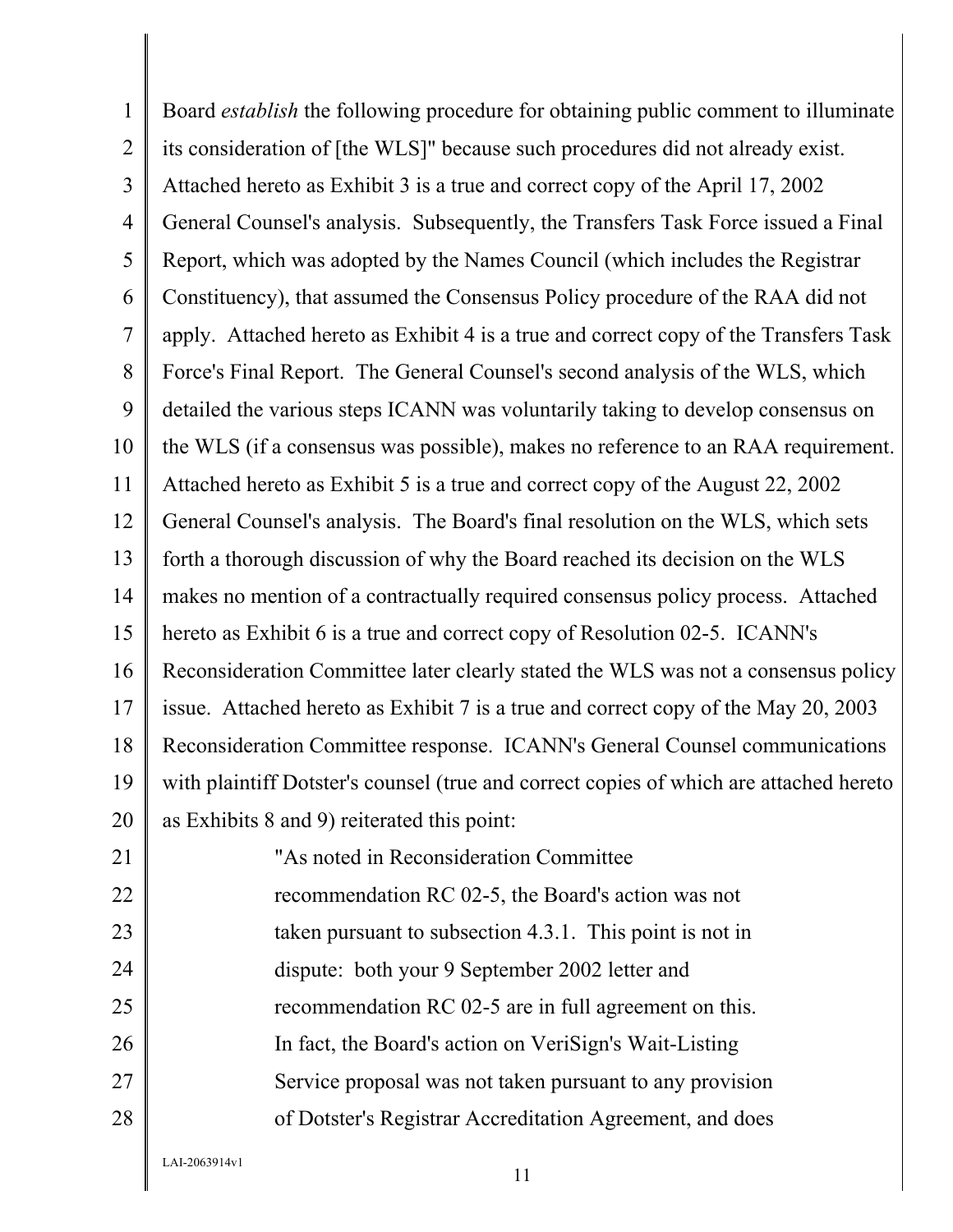not create any obligation of Dotster under the Registrar Accreditation Agreement."

36. Finally, ICANN's Board adopted the Reconsideration Committee's position and made yet another clear statement that the WLS is not a consensus policy issue. Attached hereto as Exhibit 10 is Resolution 02-6.

6 7 8 9 10 11 12 13 14 15 16 17 18 37. Furthermore, plaintiffs have never before taken the position that an amendment to Verisign's Registry Agreement requires a consensus policy under the terms of the RAA. In the Spring of 2001, ICANN and VeriSign proposed modifications to VeriSign's Registry Agreement. Attached hereto as Exhibit 11 is a true and correct copy of the March 1, 2001 proposed revisions to the VeriSign agreement. ICANN sought public input regarding these proposed modifications. Attached hereto as Exhibit 12 is a true and correct copy of the March 13, 2001 ICANN Board Meeting Minutes reflecting the public input sought and received regarding the proposed changes to the VeriSign agreement. No consensus was reached, but ICANN decided to proceed anyway and make these substantial changes to VeriSign's Registry Agreement. Attached hereto as Exhibit 13 is a true and correct copy of the April 2, 2001 Board Meeting Minutes approving the revisions to the VeriSign agreement.

19 20 21 22 23 24 25 26 27 28 38. ICANN is a body that seeks to develop consensus wherever possible. Indeed, that is its principal reason for existence. Attached hereto as Exhibit 14 is a true and correct copy of ICANN's bylaws. Because the Internet is a global resource, it is extremely difficult as a practical matter, and highly undesirable as a conceptual matter, for the nations of the world to seek individually to set policy for important technical elements of the Internet such as the Domain Name System. Thus, the realistic options for appropriate coordination of technical aspects of the Internet are a multinational treaty organization or a global private sector organization like ICANN, where governments and private actors come together to attempt where possible to create consensus policies that will allow the Internet to

 $L$ AI-2063914v1 12

1

2

3

4

5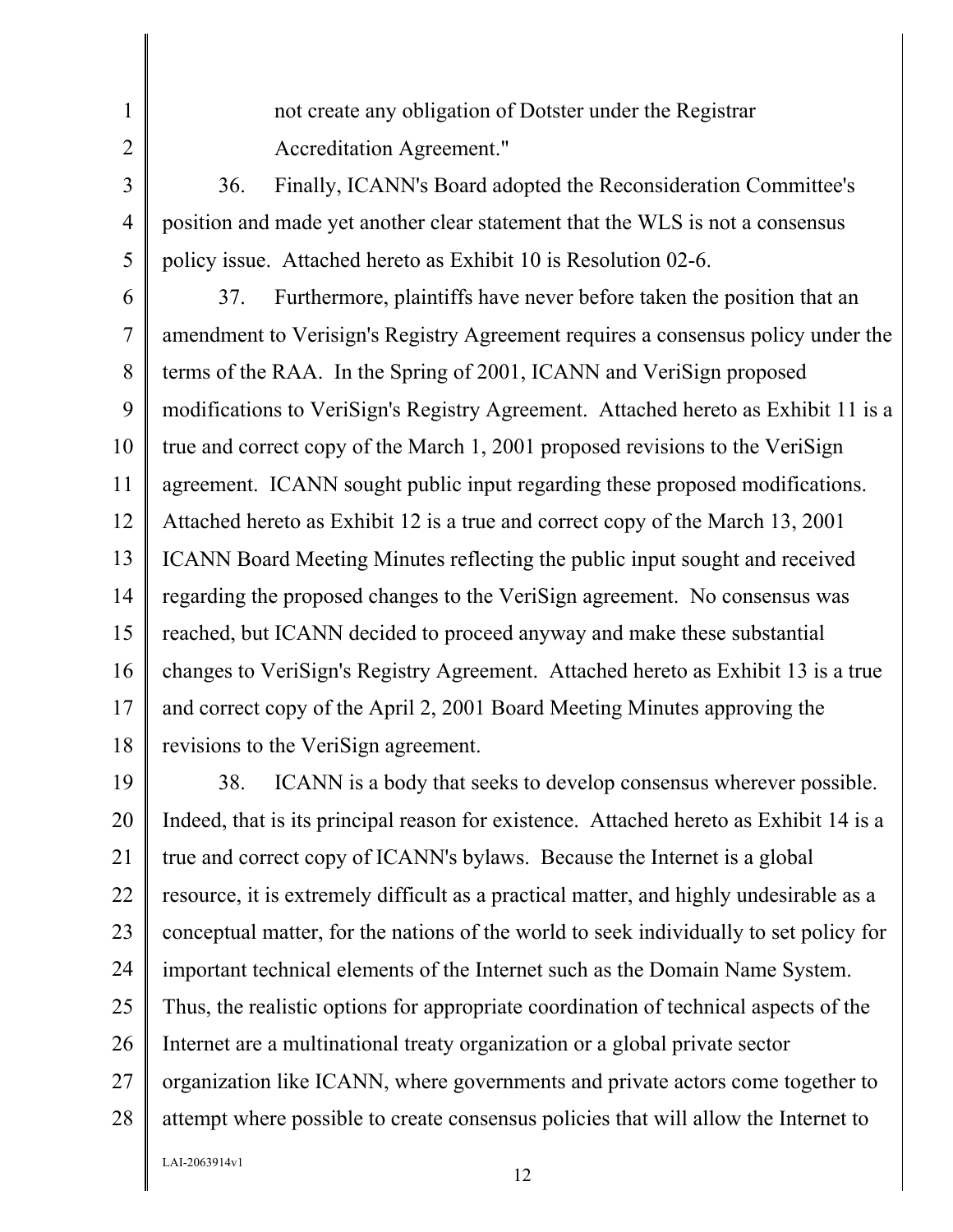1 2 3 continue to grow as an engine of global commerce and communication. For now, the world has chosen the private sector route, on the theory that if that can succeed, it will be more efficient and effective than a treaty organization.

4

5

6

7

8

## **VII. DECISION TO PROCEED WITH WLS**

39. Because of its role, ICANN believed that it was appropriate to seek public input regarding the WLS as an aid to its decisional process, and therefore it invited input from various ICANN constituencies, including the Registrar Constituency of which plaintiffs are a part.

9 10 11 12 13 14 40. This search for public input resulted in ICANN's "Registrar Constituency" issuing a position paper opposing WLS and urging ICANN to withhold permission for its implementation on March 10, 2002. The registrars supporting the paper were those who already had their own version of a wait list service in place, including the plaintiffs in this action. Several registrars that did not offer such wait listing services dissented from the paper.

15 16 17 18 19 20 21 22 23 24 41. On August 23, 2002, the ICANN Board determined that the WLS "promotes consumer choice" and that the "option of subscribing to a guaranteed 'wait list' service is a beneficial option for consumers." For these reasons, the Board approved a resolution (Resolution 02-100), authorizing ICANN's President and General Counsel to negotiate appropriate revisions to VeriSign's registry agreements to allow for the offering of the WLS (with certain conditions, imposed largely to address the stated concerns of registrars and other Domain Name Supporting Organization constituencies). A true and correct copy of the Minutes of the August 23, 2002 Special Meeting of the Board reflecting this resolution is attached hereto as Exhibit 15.

25 26 27 28 42. On September 9, 2002, after the Board had approved the WLS, counsel for Dotster, Inc. ("Dotster"), filed a letter and formal request for reconsideration of the Board's decision regarding the WLS. As is its usual practice, ICANN posted a copy of Dotster's letter on its website. A true and correct copy of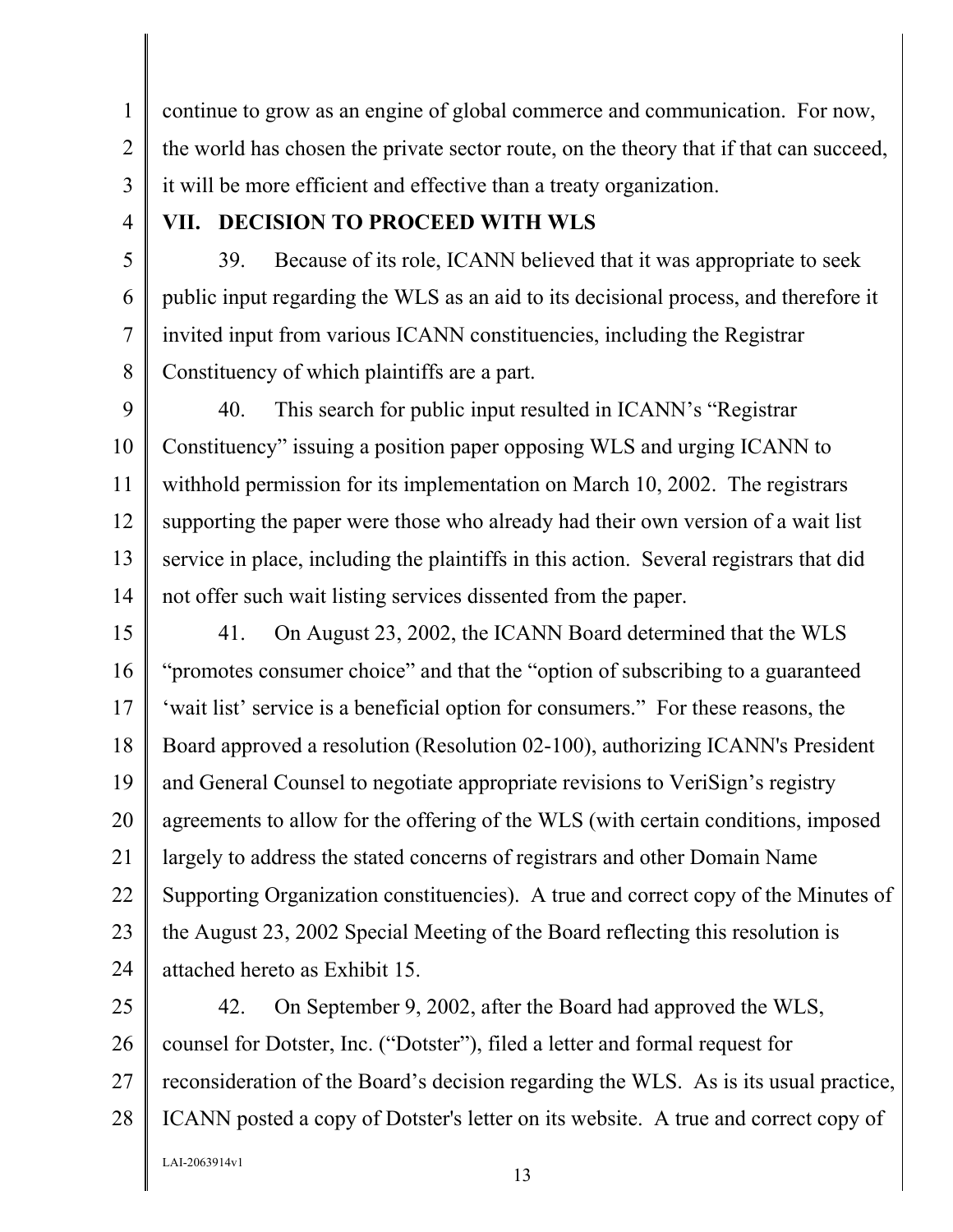1 2 3 Mr. Brannon's letter is attached hereto as Exhibit 16. On May 20, 2003, ICANN's Reconsideration Committee determined that Dotster's request lacked merit and recommended that the Board take no action on it.

43. On July 16, 2003, plaintiffs initiated this litigation and filed a request for a temporary restraining order, which the Court denied via its order of July 18, 2003.

## **VIII. VERISIGN'S RECENT REPRESENTATIONS**

8 9 10 11 12 13 14 15 16 17 18 44. VeriSign has made public statements on its website and in other communications providing a launch date for the WLS of October 27, 2003, stating that its affiliate Network Solutions, Inc., is accepting pre-orders, and explaining that it will begin testing of the WLS shortly. However, VeriSign has not yet reached an agreement with ICANN to modify the .com and .net registry agreements between VeriSign and ICANN, nor has the DOC approved this modification to the agreements governing VeriSign's registry services, as required by the MOU. Once these approvals occur — and ICANN and VeriSign continued to negotiate the conditions for the offering of the WLS as recently as four days ago — VeriSign would still then have to undertake the significant technical and operational tasks of implementing the WLS, regardless of any testing it instigates now.

19 20

4

5

6

7

# **IX. ADOPTING AND IMPLEMENTING THE WLS IS IN THE PUBLIC INTEREST**

21 22 23 24 25 26 27 28 45. As noted above, several registrars and others have been providing wait-listing type services of various kinds at the registrar level. In essence, these services watch for a desired domain name to be deleted and immediately seek to register it with the registry. To do so successfully, they must be the *first* registrar (among the many that may be seeking the same domain name for their respective customers) to submit a registration request to the registry for the domain name after it has been deleted. The services therefore have to engage in a high-tech "race" with other registrars to "grab" a deleted domain name just as soon as it becomes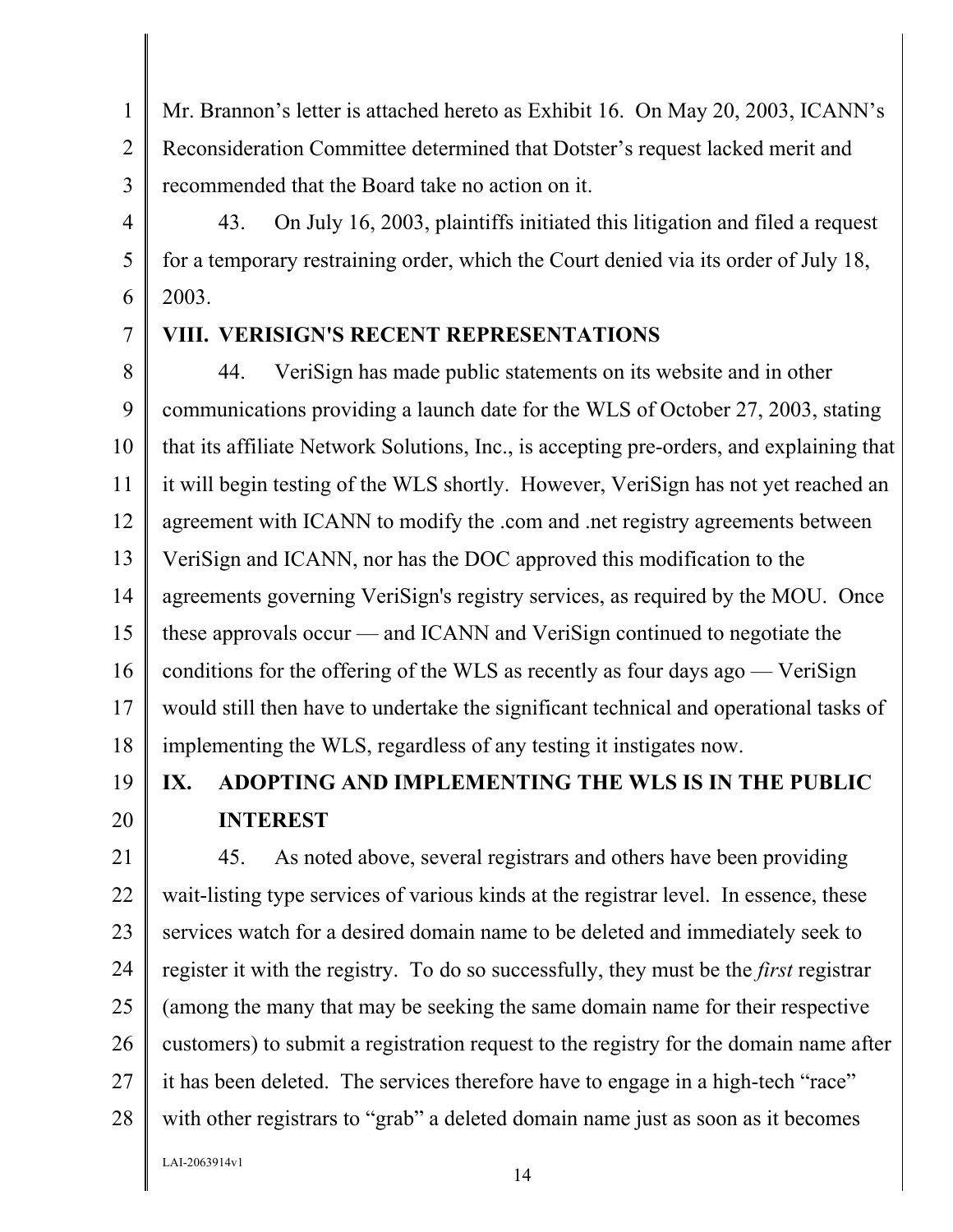3 4 available, by running automated or robotic "scripts" that continuously query the registry database by submitting "add" domain name commands for domain names that will, be deleted in an attempt to register the desired domain name. Their results for customers are entirely hit-or-miss and often provide for a confusing and exploitative experience for consumers.

6 7 8 9 46. In addition, when the registrars with wait list services attempt to win a domain name that has just been deleted from a registry, they bombard the registry database with "add" requests that actually clog the system and, in turn, actually disadvantage the majority of registrars.

10 11 12 13 14 15 16 17 18 19 20 47. Thus, the benefits of the WLS extend not only to VeriSign's direct customers (registrars) but also to end-users (registrants and prospective registrants). The WLS provides a simple, fair, low-cost and easy to understand procedure for registering recently deleted domain names. By contrast, the wait list services offered by registrars have low efficacy rates, and the consumers who pay money for these services have no guarantee that they will get a particular domain name, even if that name is not renewed by its current registrant. The WLS, on the other hand, provides a 100% certainty that, if the domain name is deleted, the domain name will be registered to the WLS subscriber, with the attendant certainty for the WLS subscriber of knowing it is "first in line" or pre-registered for a particular domain name should it become available.

21

1

2

5

### **X. WHY A BOND IS NECESSARY**

22 23 48. Attached hereto as Exhibit 17 is a true and correct copy of an article from The Business Journal, November 8, 2002, regarding Go Daddy's revenues.

24 25 26 27 28 49. Should an injunction issue, a bond is necessary because ICANN will be dramatically affected by a preliminary injunction. Effectively, all contracts with ICANN would be rewritten with the stroke of a pen, because anyone who has agreed to the Consensus Policy procedures would have a veto over any ICANN action that they believed was inconsistent with their private economic interests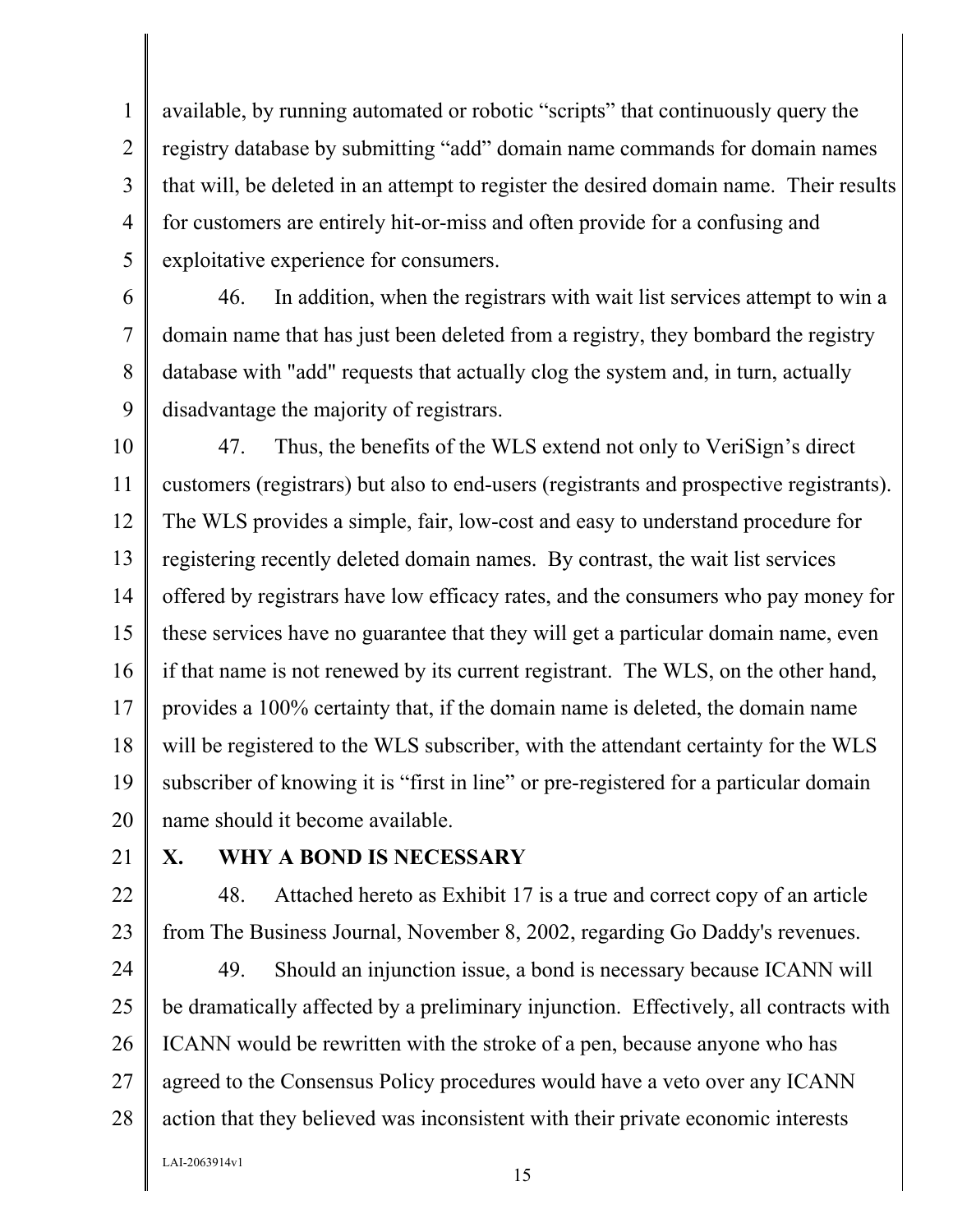LAI-2063914v1 50. A bond is also necessary to protect the public interest. ICANN is entrusted with protecting the global Internet community. If ICANN is enjoined from adopting and implementing the WLS at the expense of the public interest, then it is the plaintiffs who should have to take the risk that the public interest will be harmed. While the harm to the global Internet community is not measurable in dollars, it is substantial and worthy of requiring the plaintiffs to post a bond. Under these circumstances, a bond in the amount of \$25 million or more would not be inappropriate. I declare under penalty of perjury that the foregoing is true and correct. This declaration was signed on 15 September 2003 at Los Angeles, California. Daniel E. Halloran